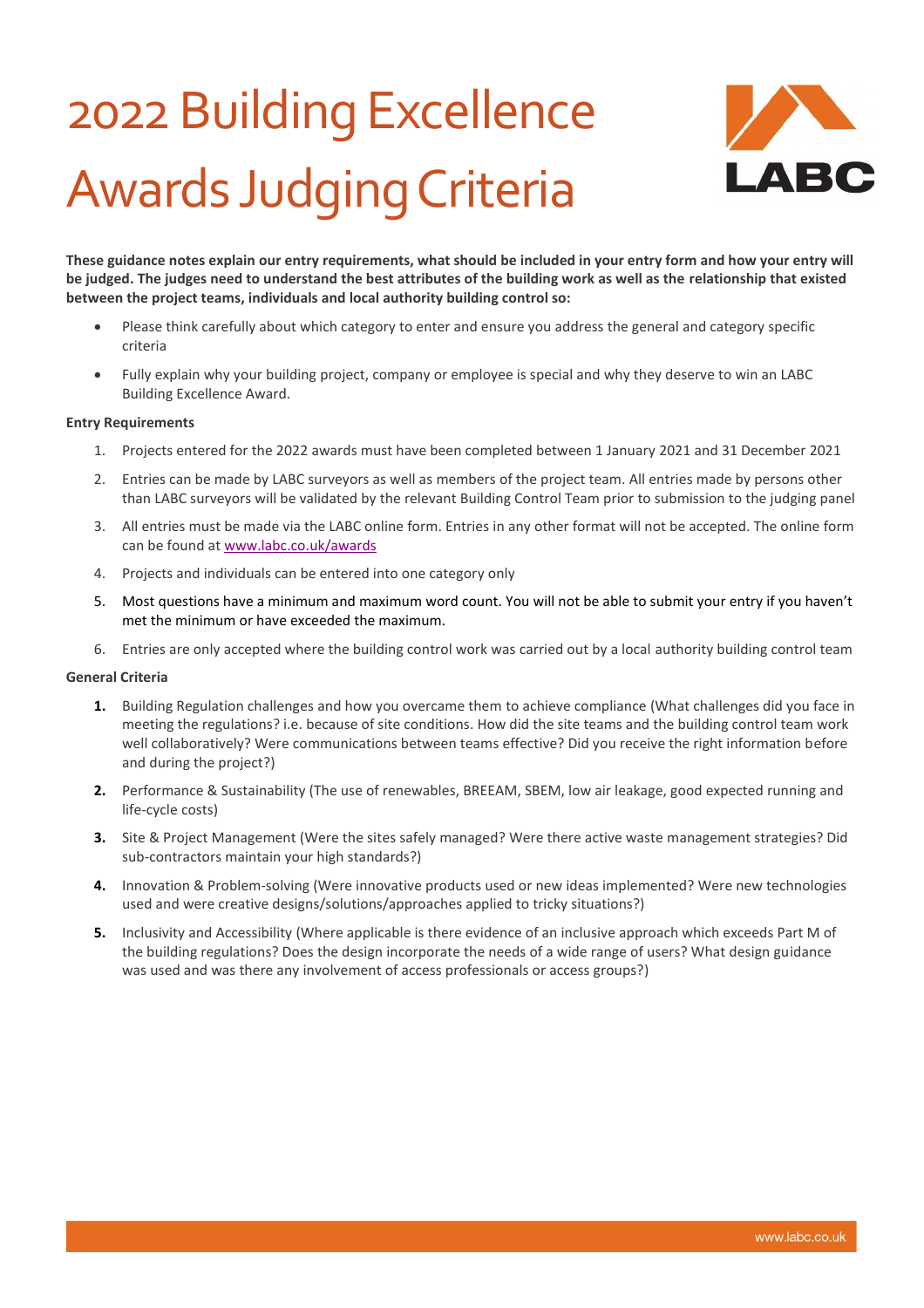# 2022 Building Excellence Awards Judging Criteria



| <b>PROJECT CATEGORIES</b>                                                                    |                                                                                                                                                            |  |
|----------------------------------------------------------------------------------------------|------------------------------------------------------------------------------------------------------------------------------------------------------------|--|
| <b>Residential Categories</b>                                                                |                                                                                                                                                            |  |
| Best residential<br>extension                                                                | This includes new domestic extensions that increase the footprint of the dwelling or provide<br>new habitable spaces within the curtilage of the property. |  |
|                                                                                              | E.g. kitchen extensions, two storey extensions and new standalone outbuildings                                                                             |  |
| Best conversion or                                                                           | Creating additional habitable spaces in a dwelling.                                                                                                        |  |
| alteration to an existing<br>home                                                            | This includes garage conversions, loft conversions and converting outbuildings to office space<br>or leisure facilities.                                   |  |
|                                                                                              | Renovations, alterations, and refurbishments can also be entered into this category                                                                        |  |
| Best conversion to single                                                                    | Creating a new single dwelling from a building previously used for another purpose.                                                                        |  |
| new home                                                                                     | This includes barn conversions, retail unit or office space to a single dwelling, conversion of<br>flats to a single dwelling.                             |  |
| Best individual new<br>home                                                                  | This recognises high quality one-off new build homes and could include 'self-build' or premium<br>single unit developments.                                |  |
|                                                                                              | This category is for single unit sites. Therefore, single houses on a multi plot site won't be<br>eligible.                                                |  |
| <b>New Housing Categories</b>                                                                |                                                                                                                                                            |  |
| <b>Small New Housing</b>                                                                     | Small new housing developments of 5 units or fewer built for private sale or rent.                                                                         |  |
| Development - 5 units or<br>fewer (for private sale or<br>rent)                              | This recognises new private housing sites but not individual homes which can be entered into<br>the Best Individual New Home category.                     |  |
|                                                                                              | Conversions of existing buildings into new housing development for private sale or rent are<br>included in this category (e.g. offices into flats)         |  |
| Medium Volume New                                                                            | Medium volume new housing developments of 6 to 30 units built for private sale or rent.                                                                    |  |
| Housing Development -<br>6 to 30 units (for private<br>sale or rent)                         | This recognises new private housing sites but not individual homes which can be entered into<br>the Best Individual New Home category.                     |  |
|                                                                                              | Conversions of existing buildings into a new housing development for private sale or rent are<br>included in this category. (e.g. offices into flats)      |  |
| High Volume New<br>Housing Development -<br>more than 30 units (for<br>private sale or rent) | This is for high volume new housing developments of more than 30 units built for private sale<br>or rent.                                                  |  |
|                                                                                              | This recognises new private housing sites but not individual homes which can be entered into<br>the Best Individual New Home category.                     |  |
|                                                                                              | Conversions of existing buildings into a new housing development for private sale or rent are<br>included in this category. (e.g. offices into flats)      |  |
| <b>Best Small Social</b><br>Housing (30 or fewer<br>units)                                   | This recognises social housing developments of 30 or fewer units by organisations developing<br>new social or affordable homes.                            |  |
|                                                                                              | This also includes major retrofits, conversions, and renovations to significantly improve the<br>quality and sustainability of the dwellings.              |  |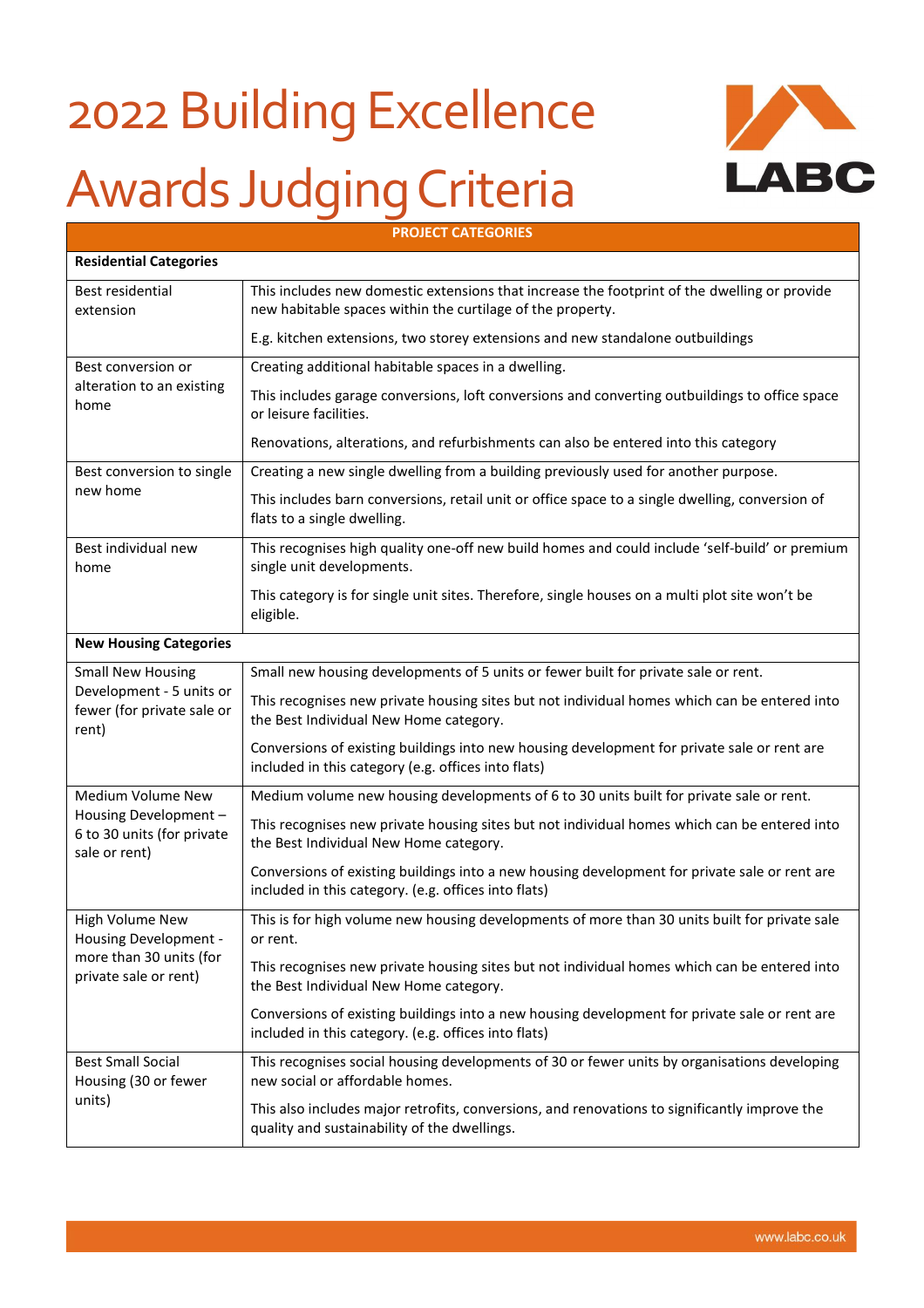### 2022 Building Excellence Awards Judging Criteria



| <b>Best Large Social</b><br>Housing (more than 30<br>units) | This recognises social housing developments of more than 30 units by organisations<br>developing new social or affordable homes.<br>This also includes major retrofits, conversions, and renovations to significantly improve the<br>quality and sustainability of the dwellings.                                              |
|-------------------------------------------------------------|--------------------------------------------------------------------------------------------------------------------------------------------------------------------------------------------------------------------------------------------------------------------------------------------------------------------------------|
| <b>Purpose Built</b><br>Accommodation                       | This recognises purpose-built accommodation for specific residential groups such as: student<br>accommodation, care homes, staff accommodation at hospitals, sheltered housing and<br>boarding houses.                                                                                                                         |
| Non-residential                                             |                                                                                                                                                                                                                                                                                                                                |
| Best extension or<br>alteration - Non-<br>residential       | This recognises extensions to buildings used for retail, hospitality, offices, industrial, farming,<br>warehousing or other commercial use, including refurbishment, fitout and redevelopment.<br>Extensions must be attached to the main building: standalone buildings on the same plot do<br>not qualify for this category. |
| Best conversion - Non-<br>residential                       | This recognises projects changing the use of a residential building to non-residential /<br>commercial. This includes creating retail, hospitality, offices, industrial, farming, warehousing<br>or other commercial uses.<br>Refurbishment, fitout and redevelopment projects can be entered into this category.              |
| <b>Best Non-residential</b><br>new build                    | This recognises exceptional new commercial buildings.                                                                                                                                                                                                                                                                          |
| Best public or<br>community building                        | This recognises any new build or extension to a building used as a health, leisure, sports,<br>tourism, museum, defence, worship, transport, prison, school, colleges, or nursery facility.<br>This also includes refurbishments.                                                                                              |

| <b>PEOPLE CATEGORIES</b>                          |                                                                                                                                                                                                                                                                  |  |
|---------------------------------------------------|------------------------------------------------------------------------------------------------------------------------------------------------------------------------------------------------------------------------------------------------------------------|--|
| Best residential and small<br>commercial designer | This recognises good quality designers that work predominantly on domestic extensions,<br>alterations and refurbishment projects.                                                                                                                                |  |
|                                                   | <b>Specific Criteria</b>                                                                                                                                                                                                                                         |  |
|                                                   | Consistency of high-quality design                                                                                                                                                                                                                               |  |
|                                                   | References and testimonials from building control team and/or customer/s.                                                                                                                                                                                        |  |
| Best residential and small<br>commercial builder  | This recognises good quality general builders that work predominantly on domestic<br>extensions, alterations and refurbishment projects.                                                                                                                         |  |
|                                                   | <b>Specific Criteria</b>                                                                                                                                                                                                                                         |  |
|                                                   | Consistent delivery of high-quality work and attention to detail                                                                                                                                                                                                 |  |
|                                                   | References and testimonials from building control team and/or customer/s.                                                                                                                                                                                        |  |
| <b>Best Residential Site</b><br>Manager           | This recognises a specific residential site agent rather than a company.                                                                                                                                                                                         |  |
|                                                   | Nominations for this should be for a site agent that has stood out by going above and<br>beyond the call of duty to ensure an outstanding working relationship with the local<br>authority building control team and demonstrates commitment to excellent homes. |  |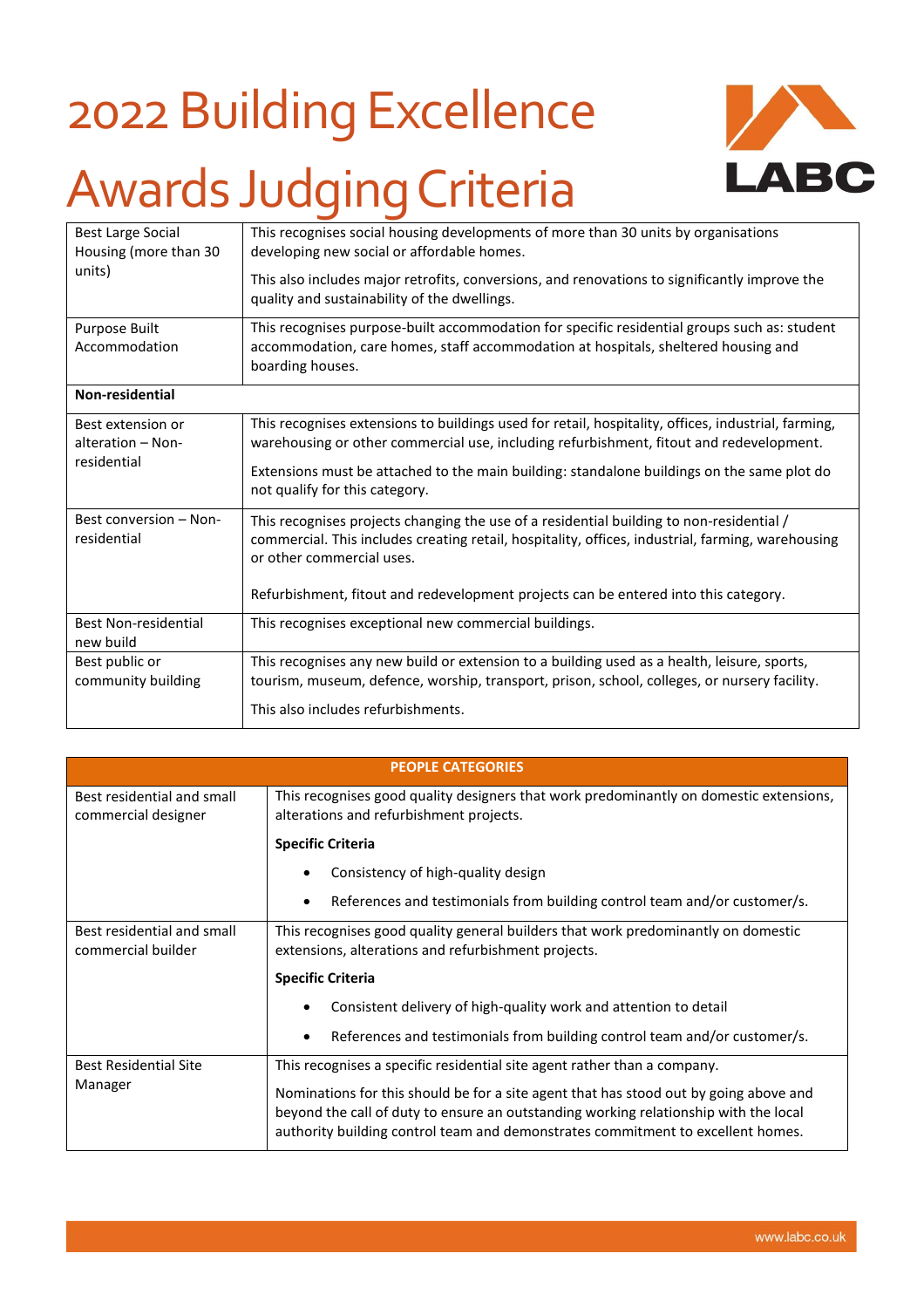# 2022 Building Excellence

### Awards Judging Criteria



|                                               | <b>Specific Criteria</b>                                                                                                                                                                                                                                                                                      |
|-----------------------------------------------|---------------------------------------------------------------------------------------------------------------------------------------------------------------------------------------------------------------------------------------------------------------------------------------------------------------|
|                                               | Evidence of a good working relationship with LABC building control surveyors                                                                                                                                                                                                                                  |
|                                               | Evidence of build quality, management of safety and control on site<br>٠                                                                                                                                                                                                                                      |
|                                               | Examples of technical awareness and good communication<br>٠                                                                                                                                                                                                                                                   |
|                                               | Evidence of issues or problems resolved<br>٠                                                                                                                                                                                                                                                                  |
|                                               | References and testimonials from building control or other development<br>٠<br>partners to support the nomination                                                                                                                                                                                             |
| <b>Best Non-Residential Site</b>              | This recognises a specific non-residential site agent rather than a company.                                                                                                                                                                                                                                  |
| Manager                                       | Nominations for this should be for a site agent that has stood out by going above and<br>beyond the call of duty to ensure an outstanding working relationship with the local<br>authority building control team and demonstrates commitment to excellent buildings.                                          |
|                                               | <b>Specific Criteria</b>                                                                                                                                                                                                                                                                                      |
|                                               | Evidence of a good working relationship with LABC building control surveyors                                                                                                                                                                                                                                  |
|                                               | Evidence of build quality, management of safety and control on site                                                                                                                                                                                                                                           |
|                                               | Examples of technical awareness and good communication<br>٠                                                                                                                                                                                                                                                   |
|                                               | Evidence of issues or problems resolved<br>٠                                                                                                                                                                                                                                                                  |
|                                               | References and testimonials from building control or other development<br>٠<br>partners to support the nomination.                                                                                                                                                                                            |
| <b>Construction Specialist of</b><br>the Year | This includes dutyholders, architects, fire engineers and any other members of the<br>design team working on large scale projects.                                                                                                                                                                            |
|                                               | <b>Specific Criteria</b>                                                                                                                                                                                                                                                                                      |
|                                               | Evidence of a good working relationship with LABC building control surveyors                                                                                                                                                                                                                                  |
|                                               | Awareness of responsibilities and accountability                                                                                                                                                                                                                                                              |
|                                               | Examples of technical specialism                                                                                                                                                                                                                                                                              |
|                                               | Good communication with stakeholders                                                                                                                                                                                                                                                                          |
|                                               | Evidence of issues identified and problems resolved                                                                                                                                                                                                                                                           |
|                                               | References and testimonials from building control or other stakeholders to<br>support the nomination.                                                                                                                                                                                                         |
| LABC Newcomer of the Year                     | This includes local authority building control apprentices and trainee surveyors that have<br>joined an LABC team in the last 3 years. This includes someone that has recently joined<br>building control from another role such as a technician, tradesperson, construction<br>professional or fire fighter. |
|                                               | Newcomers should be able to demonstrate that they have gone the extra mile with<br>regards to one or more of the following:                                                                                                                                                                                   |
|                                               | Service - Client's love working with them because of their amazing rapport,<br>service, energy, and administrative help                                                                                                                                                                                       |